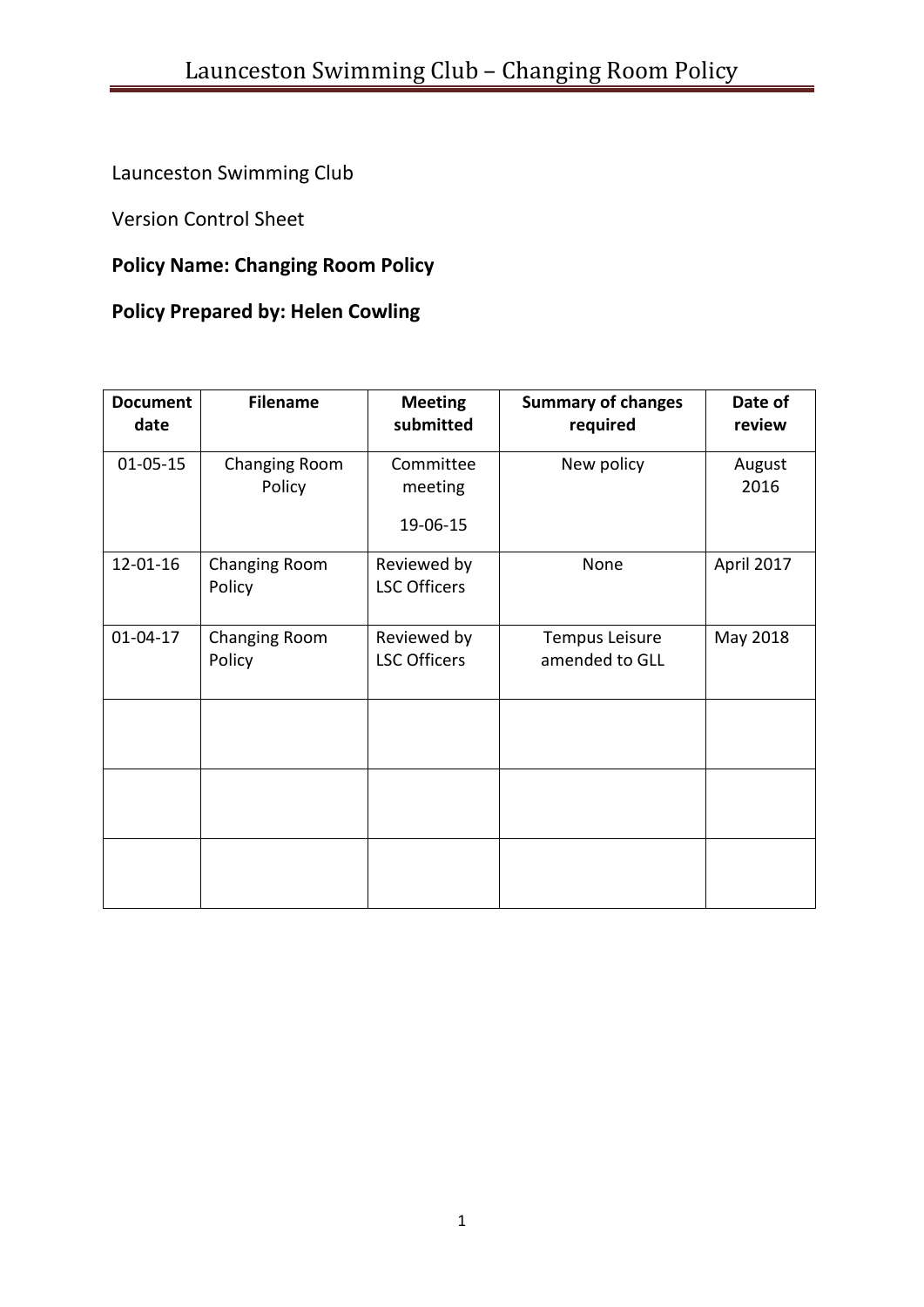# **Changing Room Policy**

This policy is based on the ASA Changing Room Policy guidelines detailed in the Wavepower 2016/19 document.

### **Purpose**

To clarify how Parents/Carers and Members are to exercise their duty of care to safeguard Children and Young People in swimming pool changing rooms.

# **Duty of Care to Swimmers in Changing Facilities**

Under the Duty of Care to Safeguard Children, Launceston Swimming Club (LSC) has a responsibility for the well-being of children in the changing rooms of swimming facilities.

### *This responsibility is shared with the Parents/Carers of the Club's swimmers.*

Parents/Carers of Children and Young People swimming in the Club's squads may leave the complex as, whilst training, the Child/Young Person is under the responsibility and duty of care of the Coach.

However, Parents/Carers must ensure that a designated adult returns to the pool complex promptly at the session finishing time to assume responsibility for the nominated Child(ren) or Young Person(s) whilst changing.

## **Responsibility during a Training Session**

Whilst a young person is training, s/he remains under the supervision and duty of care of the swimming Coach or Teacher.

If a Swimmer goes out of the pool area, the Coach or Teacher must be made aware of this.

If the Young Person fails to return within a reasonable time or appeared upset when leaving poolside, the Coach will request that two 'suitable' persons commence the search for the Swimmer.

These two persons could be another Coach, Committee member, another Parent or an older Swimmer. If this cannot happen, relevant employees of the facility or venue should be called upon to assist the search.